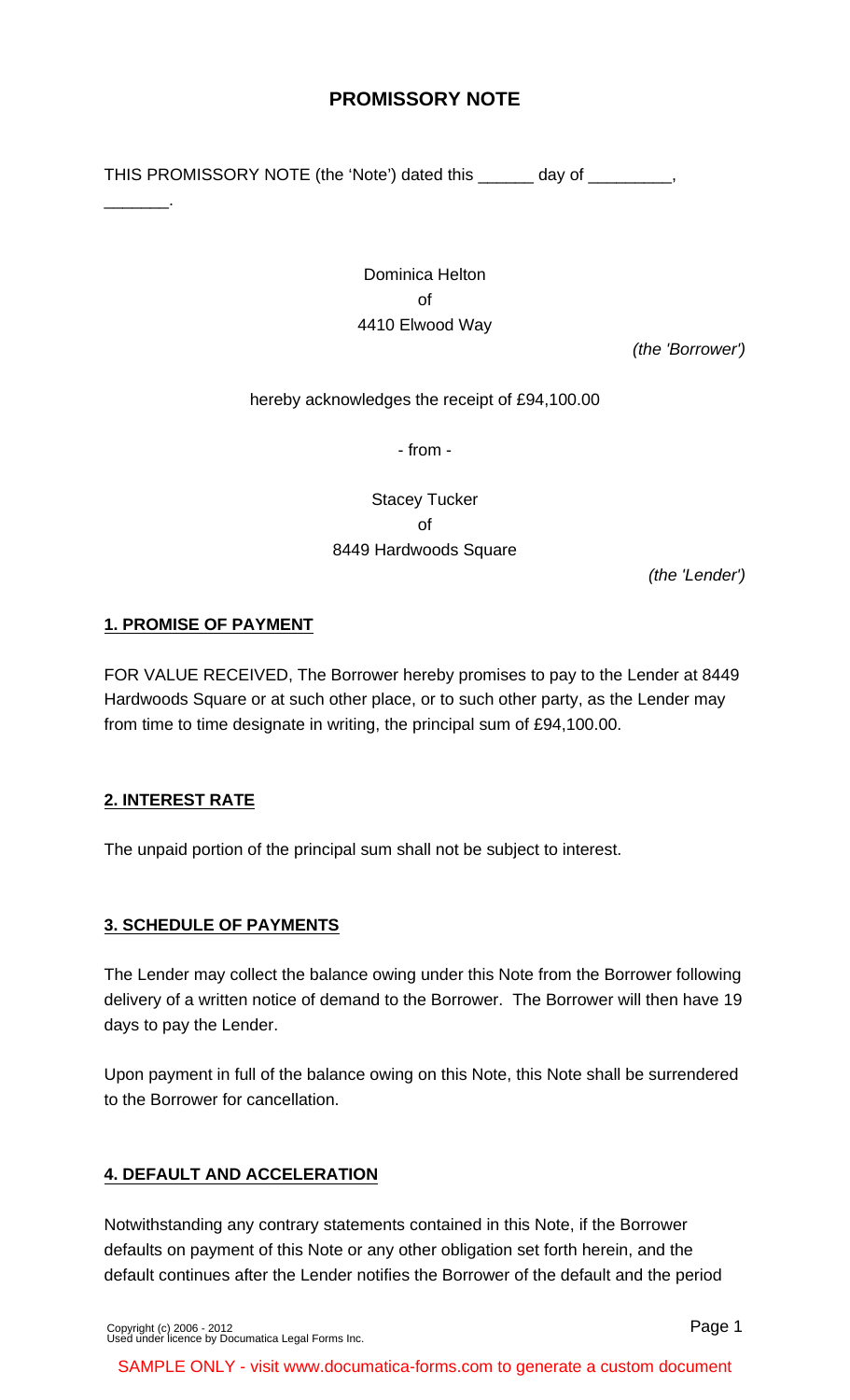within which it must be corrected, as may be required by law, then the Lender may declare the unpaid principal balance, and any accrued interest, immediately due and payable.

# **5. PRE-PAYMENT**

Notwithstanding situations in which the Borrower has defaulted on payment of this Note, the Borrower reserves the right to prepay this Note, in whole or in part, without further bonus or penalty.

#### **6. SECURITY**

The Borrower agrees to provide the Lender with the following Aircraft ('the Security') as security, until the balance owed under this Note is repaid in full.

Manufacturer: Barkas Model: BQ581I Style: Q929YV Year: 1989 Serial Number: 27952 Registration Number: 84339

The Borrower will grant a security interest in the Security to the Lender until the balance owing under this Note is repaid in full. Regardless of whether the Lender elects to perfect the security interest, he or she shall be listed as a lender on the title of the Security.

#### **7. GOVERNING LAW**

This Note is being delivered in, and shall be governed, construed, enforced, and interpreted by, through, and under, the laws of the State of Kansas excluding conflict of law principles that would cause the application of the laws of another jurisdiction.

#### **8. COLLECTION COSTS**

Should the Borrower default on payment of this Note or any other obligation set forth herein, all costs incurred by the Lender in attempting to enforce this Note, including, but not limited to, any and all legal costs, will be added to the outstanding principal and will be paid immediately by the Borrower.

#### **9. BINDING EFFECT**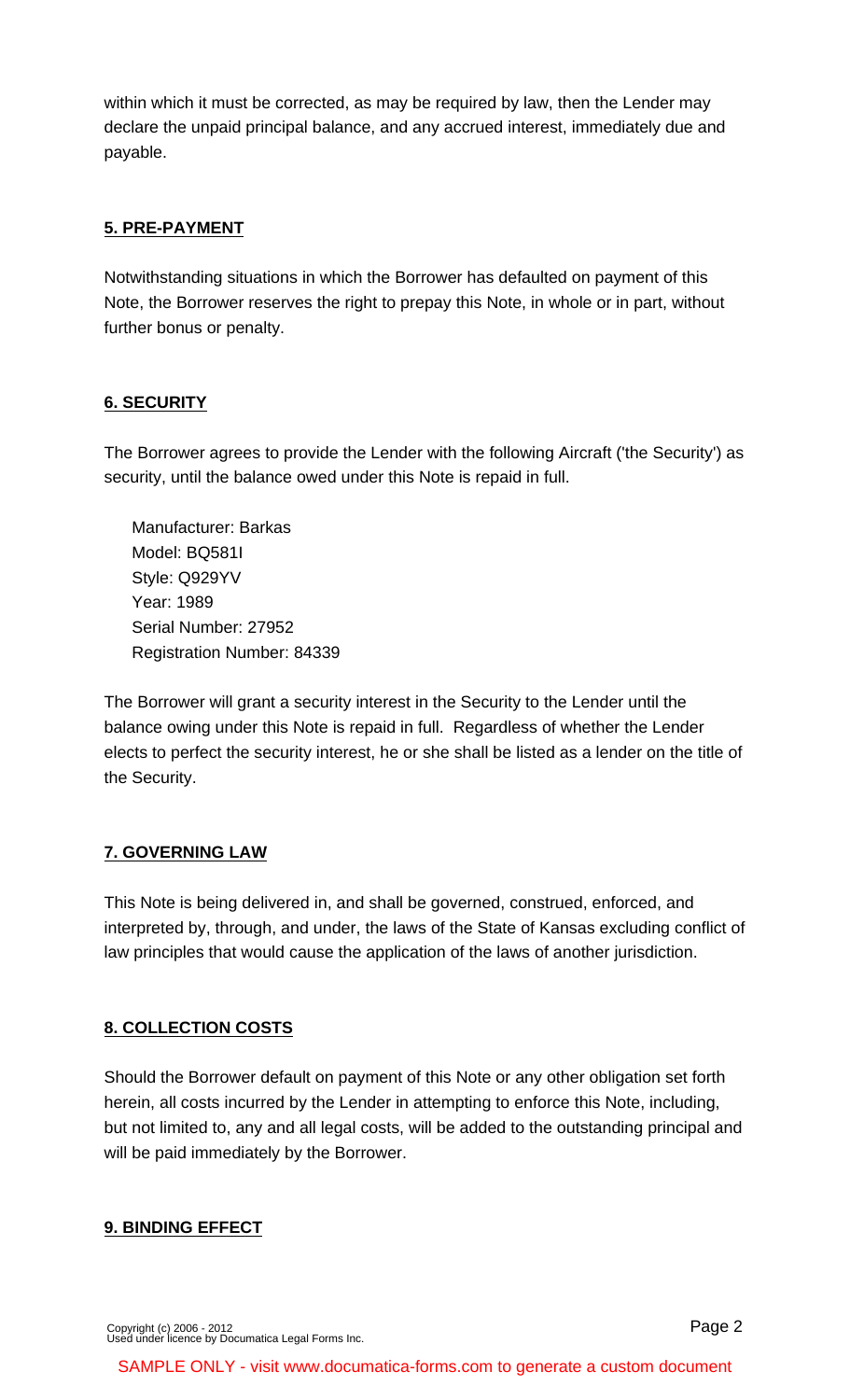The covenants and obligations set forth in this Note shall be binding on and inure to the benefit of the heirs, executors, successors, legal representatives, administrators, and assigns of the Borrower and the Lender. The Borrower waives presentment for payment, demand and protest and notice of protest, and of dishonor and non-payment of this Note.

#### **10. Additional Clause #1**

Lorem ipsum tempus lorem platea, class himenaeos eros.

#### **11. Additional Clause #2**

Lorem ipsum neque dapibus, arcu ante.

#### **12. Additional Clause #3**

Lorem ipsum donec est, eu rhoncus.

#### **13. Additional Clause #4**

Lorem ipsum mauris lobortis velit facilisis, hac quisque viverra praesent.

# **14. Additional Clause #5**

Lorem ipsum dictumst dapibus tempus nisl, cubilia quam nam et.

(This space intentionally left blank)